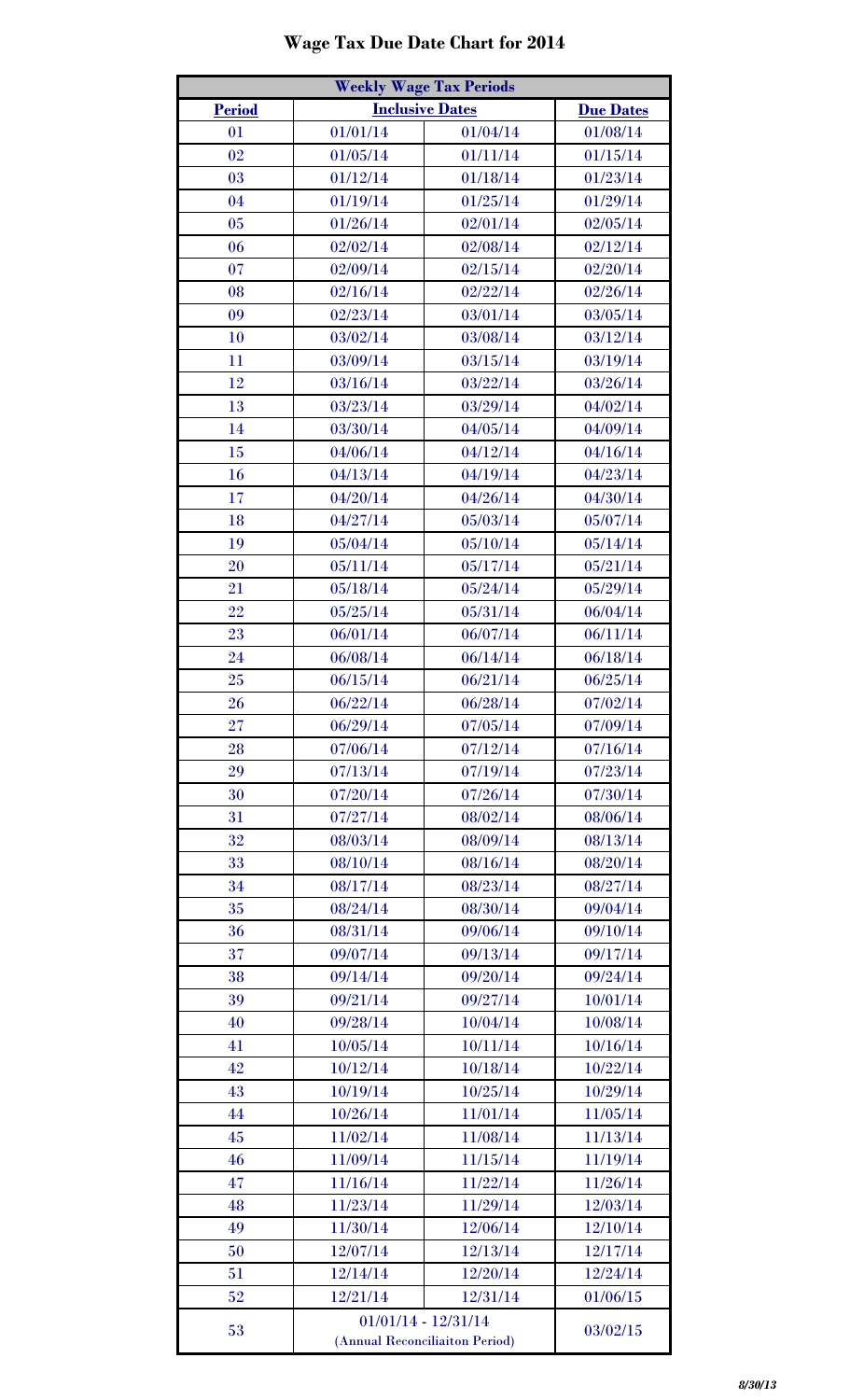| <b>Semi-Monthly Wage Tax Periods</b> |          |                                                         |                 |  |
|--------------------------------------|----------|---------------------------------------------------------|-----------------|--|
| <b>Period</b>                        |          | <b>Inclusive Date</b>                                   | <b>Due Date</b> |  |
| 54                                   | 01/01/14 | 01/15/14                                                | 01/21/14        |  |
| 55                                   | 01/16/14 | 01/31/14                                                | 02/05/14        |  |
| 56                                   | 02/01/14 | 02/15/14                                                | 02/20/14        |  |
| 57                                   | 02/16/14 | 02/28/14                                                | 03/05/14        |  |
| 58                                   | 03/01/14 | 03/15/14                                                | 03/19/14        |  |
| 59                                   | 03/16/14 | 03/31/14                                                | 04/03/14        |  |
| 60                                   | 04/01/14 | 04/15/14                                                | 04/21/14        |  |
| 61                                   | 04/16/14 | 04/30/14                                                | 05/05/14        |  |
| 62                                   | 05/01/14 | 05/15/14                                                | 05/20/14        |  |
| 63                                   | 05/16/14 | 05/31/14                                                | 06/04/14        |  |
| 64                                   | 06/01/14 | 06/15/14                                                | 06/18/14        |  |
| 65                                   | 06/16/14 | 06/30/14                                                | 07/03/14        |  |
| 66                                   | 07/01/14 | 07/15/14                                                | 07/18/14        |  |
| 67                                   | 07/16/14 | 07/31/14                                                | 08/05/14        |  |
| 68                                   | 08/01/14 | 08/15/14                                                | 08/20/14        |  |
| 69                                   | 08/16/14 | 08/31/14                                                | 09/04/14        |  |
| 70                                   | 09/01/14 | 09/15/14                                                | 09/18/14        |  |
| 71                                   | 09/16/14 | 09/30/14                                                | 10/03/14        |  |
| 72                                   | 10/01/14 | 10/15/14                                                | 10/20/14        |  |
| 73                                   | 10/16/14 | 10/31/14                                                | 11/05/14        |  |
| 74                                   | 11/01/14 | 11/15/14                                                | 11/19/14        |  |
| 75                                   | 11/16/14 | 11/30/14                                                | 12/03/14        |  |
| 76                                   | 12/01/14 | 12/15/14                                                | 12/18/14        |  |
| 77                                   | 12/16/14 | 12/31/14                                                | 01/06/15        |  |
| 78                                   |          | $01/01/14 - 12/31/14$<br>(Annual Reconciliaiton Period) | 03/02/15        |  |

## **Wage Tax Due Date Chart for 2014**